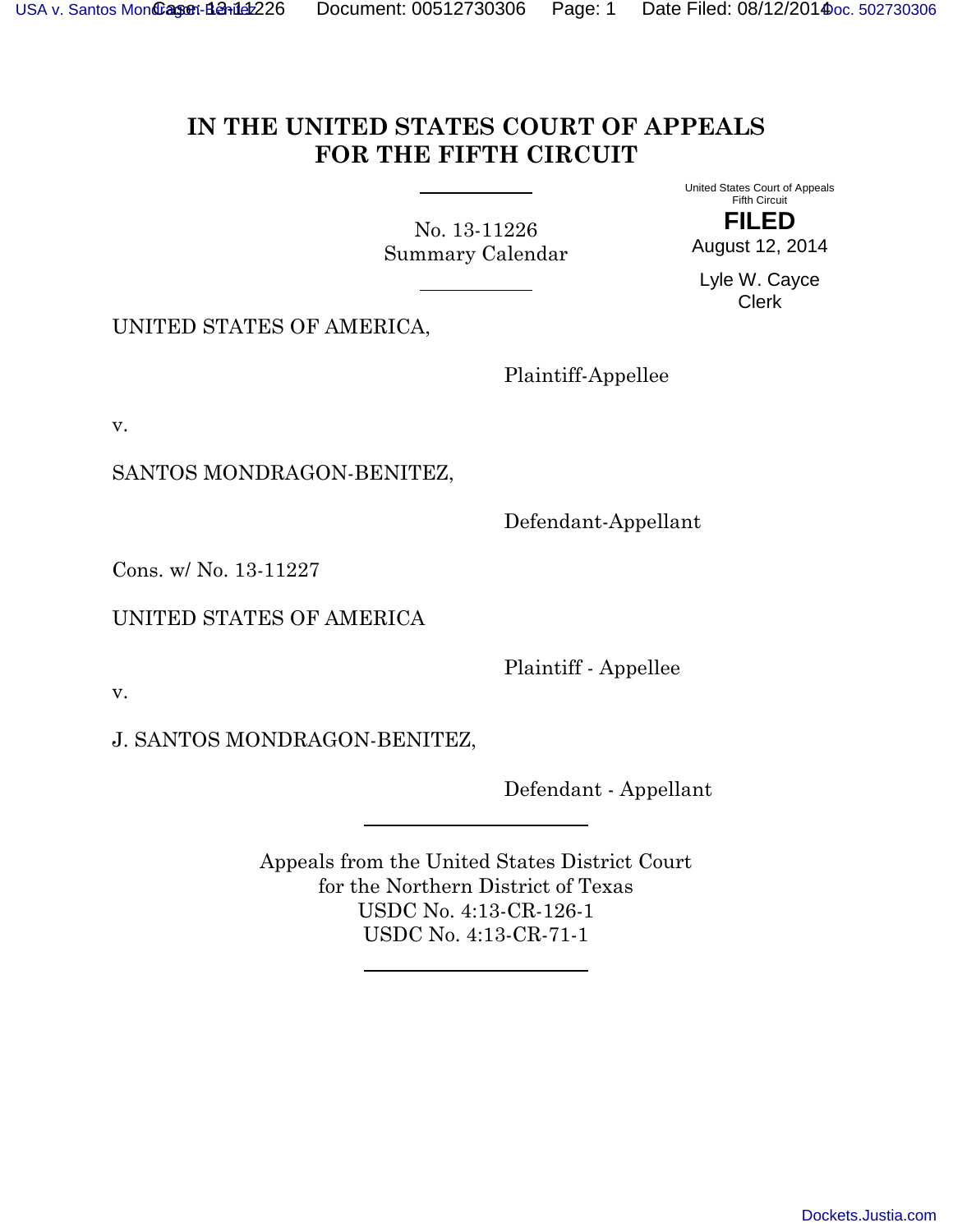l

#### No. [13-11226](#page-0-0) c/w No. 13-11227

Before KING, JOLLY, and HAYNES, Circuit Judges. PER CURIAM:[\\*](#page-1-0)

In this consolidated appeal J. Santos Mondragon-Benitez (Mondragon) appeals two judgments entered in two criminal cases, both arising from being found illegally in the U.S. in April 2013. Appeal No. 13-11227 arises from a guilty-plea conviction to illegal reentry after deportation, in violation of 8 U.S.C. § 1326, and the resulting sentence of 30 months of imprisonment and three years of supervised release. Appeal No. 13-11226 arises from the revocation of a previously imposed term of supervised release. The district court imposed an 18-month term of imprisonment and ordered the sentence to run consecutively to the sentence imposed for the illegal reentry offense. Mondragon does not present argument challenging the revocation or the revocation sentence. He therefore has abandoned any such challenge. *See United States v. Scroggins*, 599 F.3d 433, 446-47 (5th Cir. 2010).

Mondragon argues that the 30-month sentence, imposed by the district court as either a variance or upward departure from the guidelines imprisonment range of 10 to 16 months, is substantively unreasonable and reversible plain error. A district court may impose (1) a sentence within the guidelines range, (2) "an upward or downward departure as allowed by the Guidelines," and (3) "a non-Guideline sentence or a variance that is outside of the relevant Guidelines range." *United States v. Brantley,* 537 F.3d 347, 349 (5th Cir. 2008) (internal quotation marks and citation omitted). The specific characterization of the sentence is irrelevant as long as the sentence is reasonable under the totality of the relevant factors in 18 U.S.C. § 3553(a).

<span id="page-1-0"></span><sup>\*</sup> Pursuant to 5TH CIR. R. 47.5, the court has determined that this opinion should not be published and is not precedent except under the limited circumstances set forth in 5TH CIR. R. 47.5.4.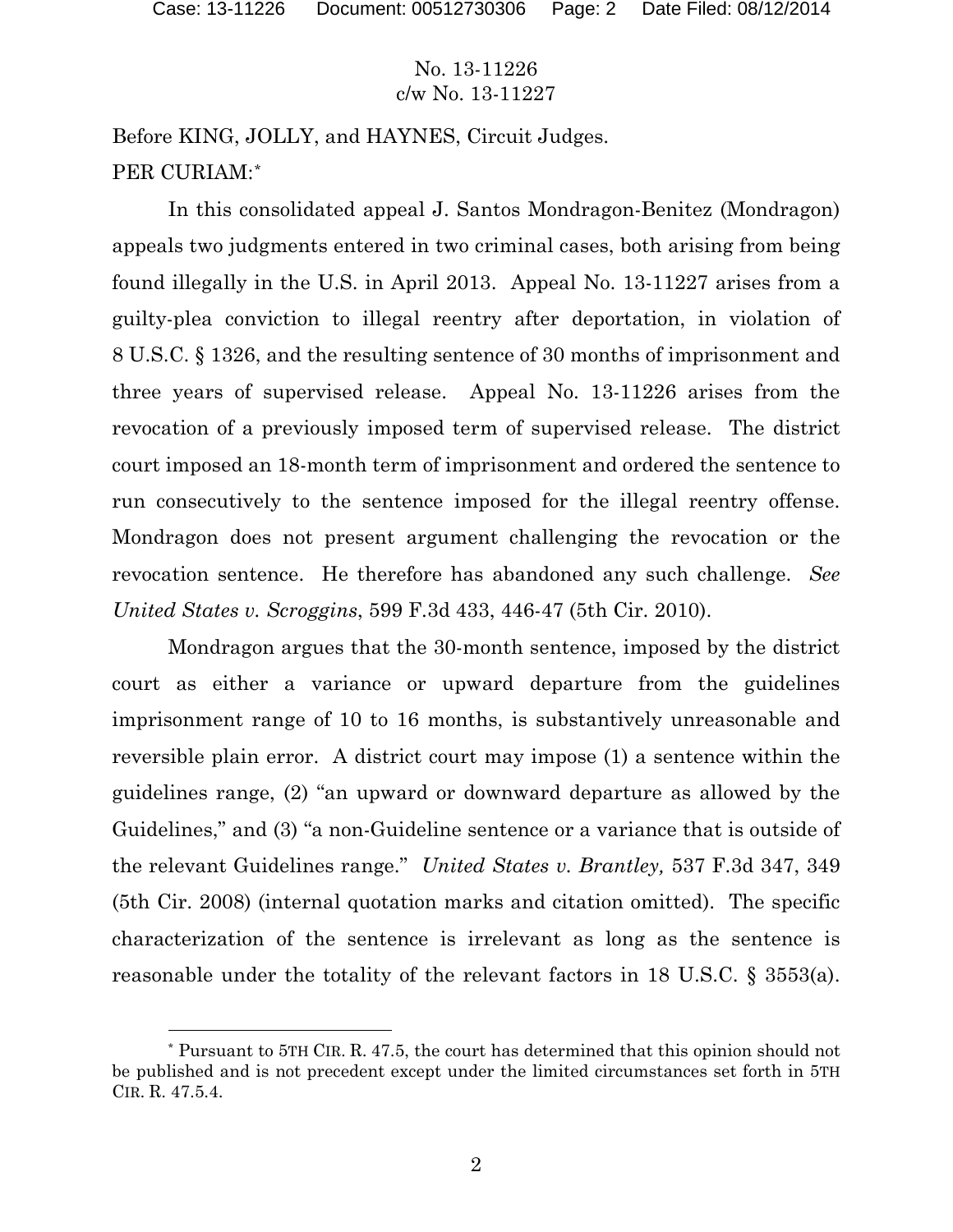#### No. [13-11226](#page-0-0) c/w No. 13-11227

*Brantley*, 537 F.3d at 349-50. Courts generally review the reasonableness of a sentence under an abuse of discretion standard. *Gall v. United States*, 552 U.S. 38, 51 (2007).

However, if a defendant fails to preserve a claim of error, this court applies the plain error standard of review. *United States v. Peltier*, 505 F.3d 389, 391-92 (5th Cir. 2007). As Mondragon did not object to the reasonableness of his sentence, this court's review is for plain error. *See Peltier*, 505 F.3d at 391-92. To establish reversible plain error, an appellant must show a forfeited error that is clear or obvious and that affects his substantial rights. *Puckett v. United States*, 556 U.S. 129, 135 (2009). If the appellant makes such a showing, this court has the discretion to correct the error but only if it seriously affects the fairness, integrity, or public reputation of judicial proceedings. *Id.*

In Mondragon's case, the district court's reasons for the sentence were fact-specific and consistent with the § 3553(a) sentencing factors. *See United States v. Smith*, 440 F.3d 704, 707 (5th Cir. 2006). Further, the sentence imposed "was reasonable under the totality of the relevant statutory factors." *See Brantley*, 537 F.3d at 349 (internal quotation marks and citation omitted). Although Mondragon argues that the district court failed to balance the mitigating factors, such as his nonviolent history and his benign motives for reentering the country, there is no requirement that a sentencing court accord a certain mitigating factor dispositive weight. *See United States v. Lopez-Velasquez*, 526 F.3d 804, 807 (5th Cir. 2008). Moreover, Mondragon's argument that the district court should not have placed weight upon the number of times he previously illegally entered the country lacks merit, as an extensive history of reentry following deportation is a factor that may support an above-guidelines sentence. *See id.* Nor does the extent of the variance or departure from the guidelines range present a nonfrivolous issue, as this court